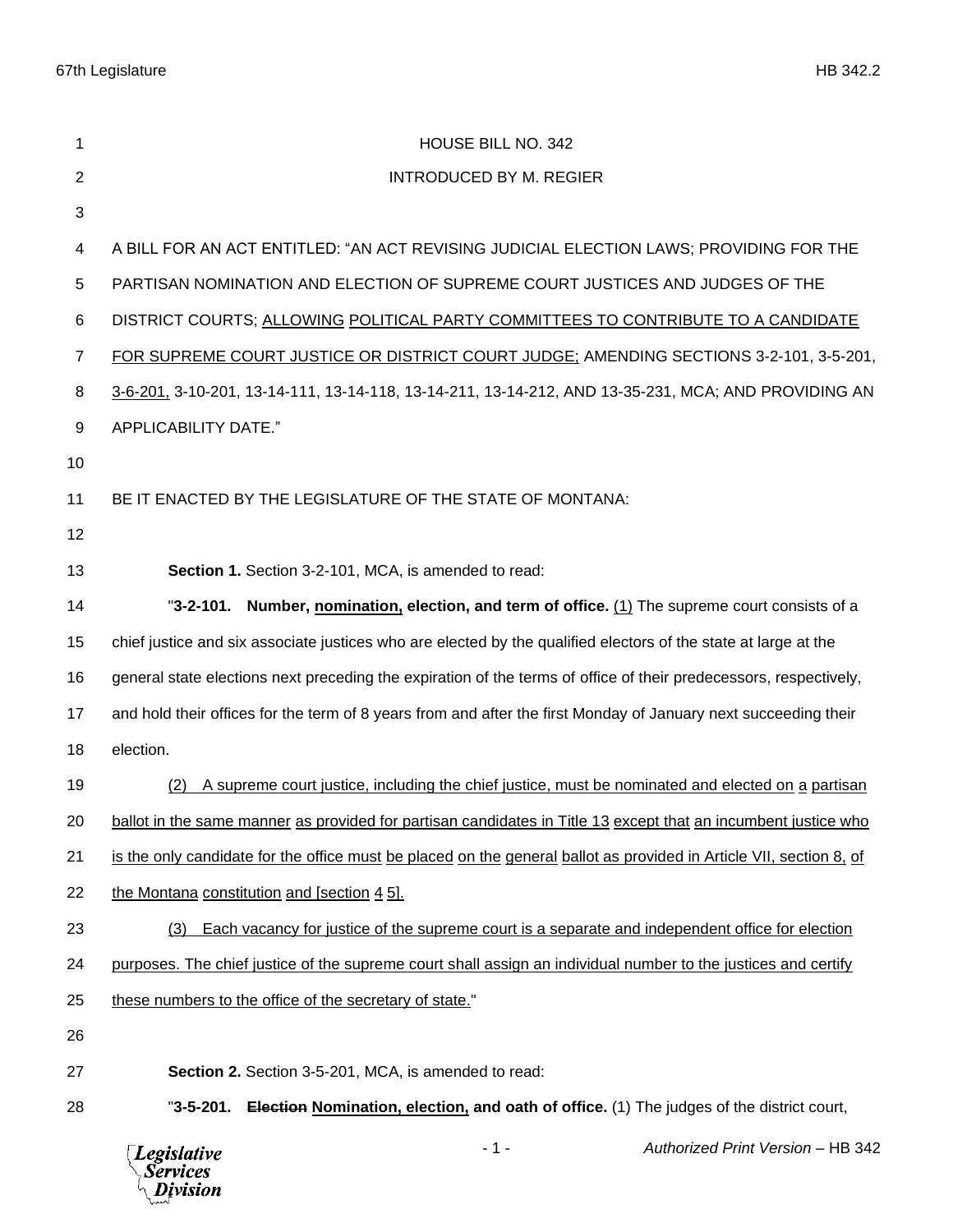## 67th Legislature HB 342.2

| 1              | except judges pro tempore, must be elected by the qualified voters of the district.                                |
|----------------|--------------------------------------------------------------------------------------------------------------------|
| $\overline{c}$ | (a) Judges of the district court must be nominated and elected on a partisan ballot in the same<br>(2)             |
| 3              | manner as provided for partisan candidates in Title 13 except that an incumbent judge who is the only              |
| 4              | candidate for the office must be placed on the ballot as provided in Article VII, section 8, of the Montana        |
| 5              | constitution and [section 4 5].                                                                                    |
| 6              | Each vacancy for district court office is a separate and independent office for election purposes.<br>(b)          |
| 7              | The clerk of the district court in a multijudge district shall certify the department numbers assigned<br>(c)      |
| 8              | pursuant to 3-5-403 to the office of secretary of state for election purposes.                                     |
| 9              | Except as provided in subsection (1), each judge of a-the district court shall, as soon as the<br>(2)(3)           |
| 10             | judge has taken and subscribed the official oath, file the official oath in the office of the secretary of state." |
| 11             |                                                                                                                    |
| 12             | <b>SECTION 3. SECTION 3-6-201, MCA, IS AMENDED TO READ:</b>                                                        |
| 13             | Number of judges -- election -- term of office -- chief judge -- duties of chief judge --<br>"3-6-201.             |
| 14             | assistant judge. (1) The governing body of a city shall determine by ordinance the number of judges required       |
| 15             | to operate the municipal court.                                                                                    |
| 16             | A municipal court judge who is not a part-time assistant judge appointed under subsection (6)<br>(2)               |
| 17             | must be elected at the general election, as provided in 13-1-104(3). The judge's term commences on the first       |
| 18             | Monday in January following the election. The judge shall hold office for the term of 4 years and until a          |
| 19             | successor is elected and qualified.                                                                                |
| 20             | (3) Except as provided in subsection (2), all elections of municipal court judges are governed by the              |
| 21             | laws applicable to the election of district court judges the provisions of Title 13, chapter 14, part 2.           |
| 22             | (a) If there is more than one municipal court judge, the judges shall adopt a procedure by which<br>(4)            |
| 23             | they either:                                                                                                       |
| 24             | select a chief municipal court judge at the beginning of each calendar year; or<br>(i)                             |
| 25             | select a chief municipal court judge for a specific period of time.<br>(ii)                                        |
| 26             | If the judges cannot agree, the judge with the most seniority shall serve as the chief municipal<br>(b)            |
| 27             | court judge.                                                                                                       |
| 28             | The chief municipal court judge shall provide for the efficient management of the court, in<br>(5)                 |
|                |                                                                                                                    |

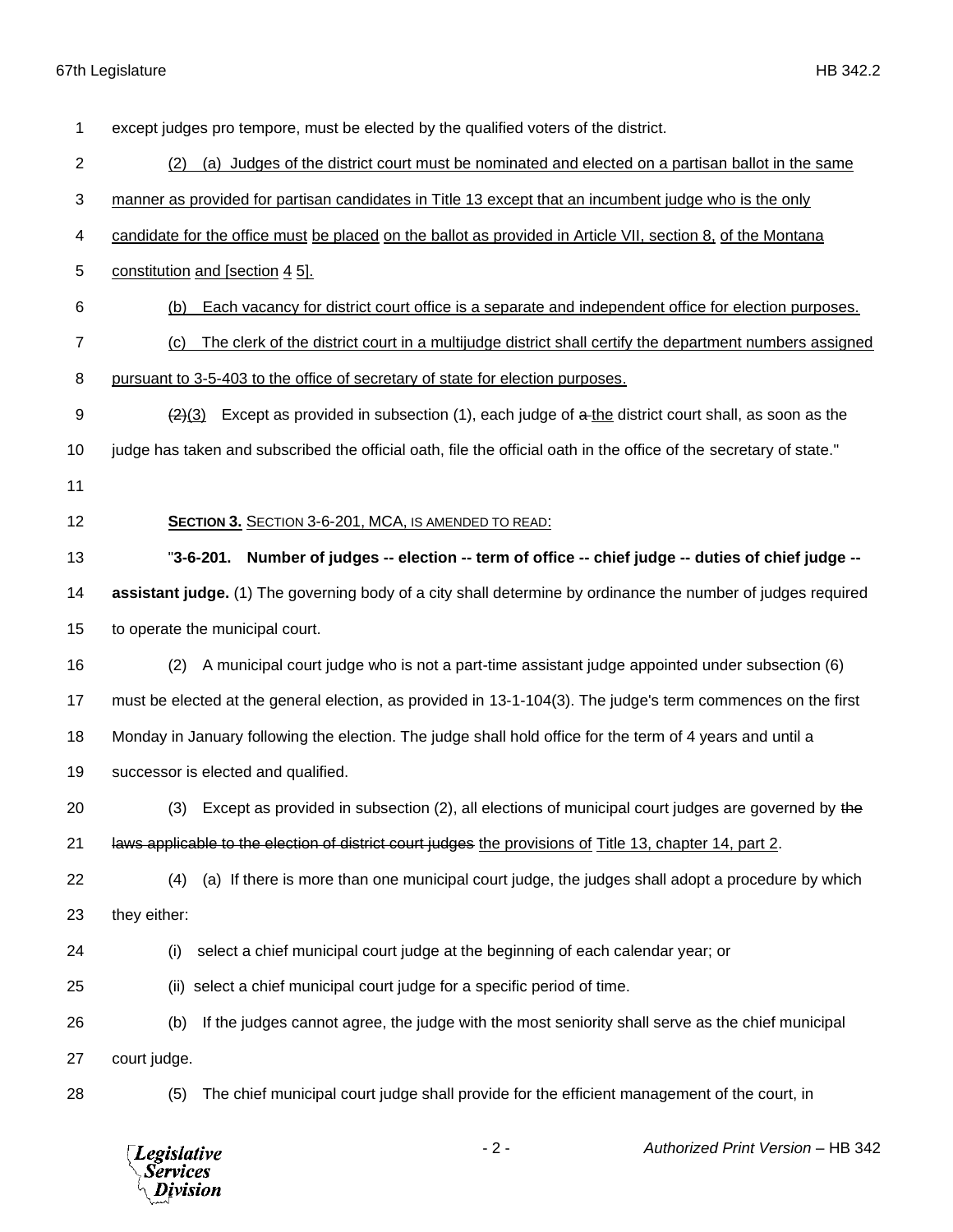cooperation with the other judge or judges, if any, and shall: (a) maintain a central docket of the court's cases; (b) provide for the distribution of cases from the central docket among the judges, if there is more than one judge, in order to equalize the work of the judges; (c) request the jurors needed for cases set for jury trial; (d) if there is more than one judge, temporarily reassign or substitute judges among the departments as necessary to carry out the business of the court; and (e) supervise and control the court's personnel and the administration of the court. (6) A municipal court judge may, with the approval of the governing body of the city, appoint a part- time assistant judge, who must have the same qualifications as a judge pro tempore under 3-6-204, to serve during the municipal court judge's term of office. An order by a part-time assistant judge has the same force and effect as an order of a municipal court judge." **Section 4.** Section 3-10-201, MCA, is amended to read: "**3-10-201. Election.** (1) Except as provided in 3-10-206, each justice of the peace must be elected by the qualified electors of the county at the general state election immediately preceding the expiration of the term of office of the justice of the peace's predecessor. 18 (2) A justice of the peace must be nominated and elected on the nonpartisan judicial ballot in the 19 same manner as judges of the district court as provided in Title 13, chapter 14, part 2. (3) Each judicial office must be a separate and independent office for election purposes, each office must be numbered by the county commissioners, and each candidate for justice of the peace shall specify the number of the office for which the candidate seeks to be elected. A candidate may not file for more than one office. (4) Section 13-35-231, prohibiting political party contributions to judicial officers, applies to justices of the peace." NEW SECTION. **Section 5. Form of ballot for supreme court justice or district court judge retention election.** (1) If the only candidate for an office of supreme court justice, the supreme court chief

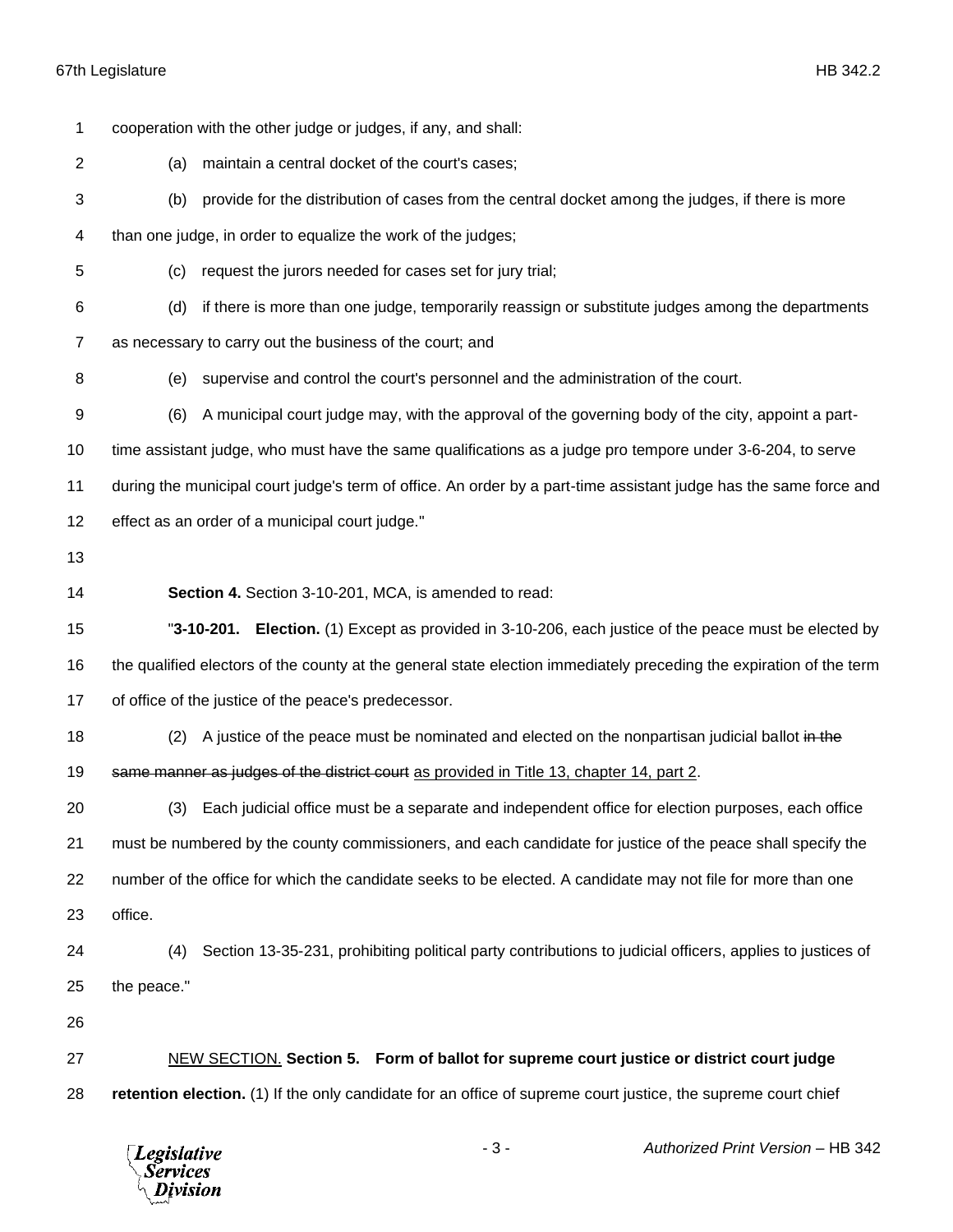## 67th Legislature HB 342.2

 justice, or a district court office is the incumbent, the name of the incumbent must be placed on the official ballot for general election as follows: Shall (insert title of officer) (insert name of the incumbent officer) of the (insert title of the court) of the state of Montana be retained in office for another term? (2) Following the question, provision must be made, subject to rules adopted pursuant to 13-12-202, for a voter to indicate a "yes" or a "no" vote. The form must include the incumbent's political party designation and may not include a write-in space for the office. **Section 6.** Section 13-14-111, MCA, is amended to read: "**13-14-111. Application of general laws.** Except as otherwise provided in this chapter, candidates for nonpartisan offices, including judicial offices other than an office of the supreme court or a judge of the district court, must be nominated and elected according to the provisions of this title." **Section 7.** Section 13-14-118, MCA, is amended to read: "**13-14-118. Vacancies among nominees after nomination and before general election.** (1) If after the primary election and before the 85th day before the general election a candidate is not able to run for the office for any reason, the vacancy must be filled by the candidate next in rank in number of votes received in the primary election. (2) If a vacancy for a nonpartisan nomination cannot be filled as provided in subsection (1) and the vacancy occurs no later than 85 days before the general election, a 10-day period for accepting declarations for nomination or statements of candidacy and nominating petitions for the office must be declared by: 22 (a) the governor for national, state, judicial district, legislative, or any multicounty district office; (b) the governing body of the appropriate political subdivision for all other offices. (3) The names of the candidates who filed as provided in subsection (2) must be certified and must appear on the general election ballot in the same manner as candidates nominated in the primary. (4) If the vacancy occurs later than 85 days before the general election and a qualified individual is not elected to the office at the general election, the office is vacant and must be filled as provided by law." 

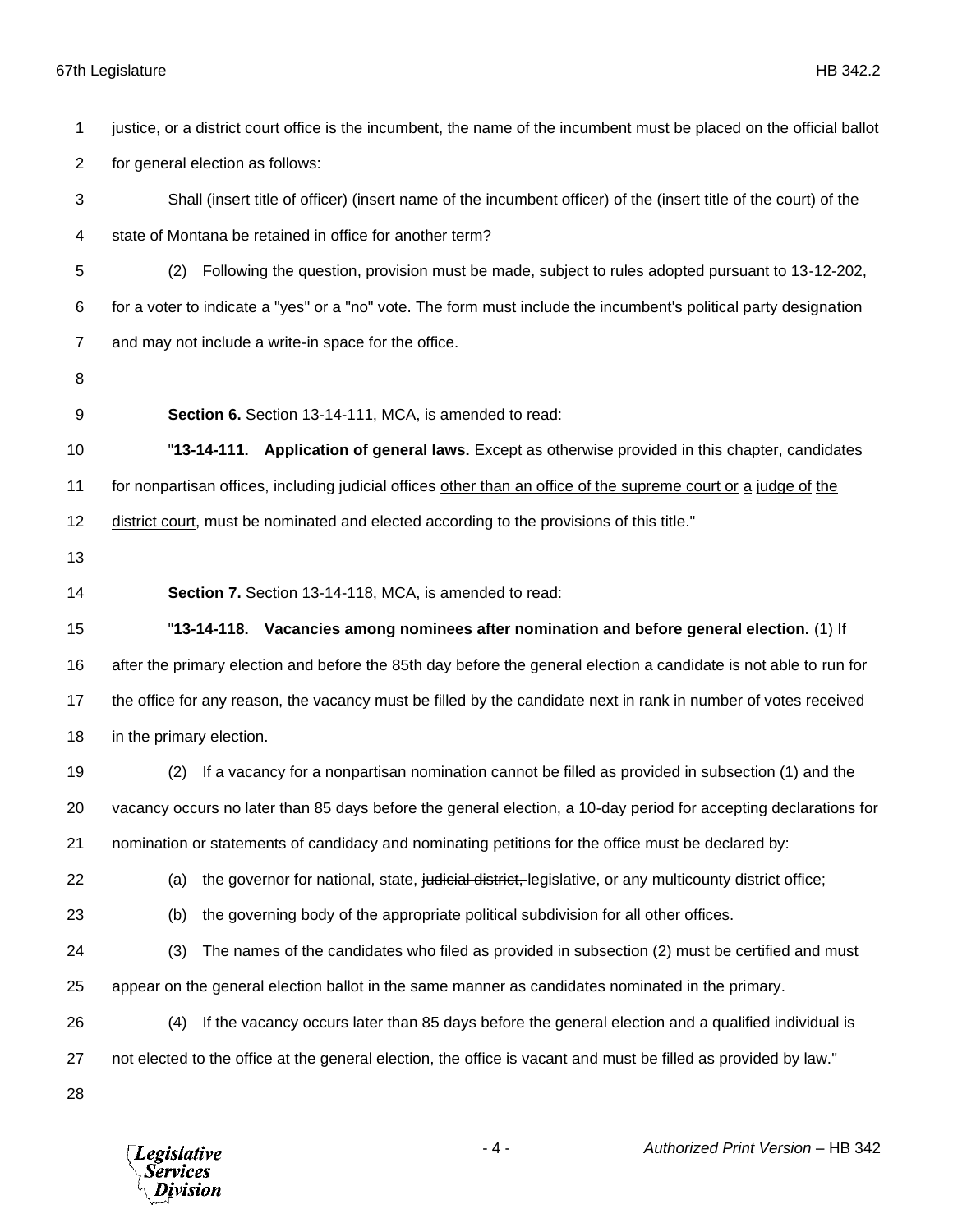| 1              | Section 8. Section 13-14-211, MCA, is amended to read:                                                                 |
|----------------|------------------------------------------------------------------------------------------------------------------------|
| $\overline{2}$ | "13-14-211. Judicial County judicial offices separate and independent offices for election                             |
| 3              | purposes. (1) Each vacancy for justice of the supreme court is a separate and independent office for election          |
| 4              | purposes. The chief justice of the supreme court shall assign an individual number to the justices and certify         |
| 5              | these numbers to the office of the secretary of state.                                                                 |
| 6              | Each vacancy for judicial office in a district that has more than one district judge is a separate and                 |
| $\overline{7}$ | independent office for election purposes.                                                                              |
| 8              | (3) Each vacancy for office in a county that has more than one justice of the peace is a separate and                  |
| 9              | independent office for election purposes."                                                                             |
| 10             |                                                                                                                        |
| 11             | Section 9. Section 13-14-212, MCA, is amended to read:                                                                 |
| 12             | "13-14-212. Form of ballot on retention of certain incumbent judicial officers justice of the                          |
| 13             | peace OR MUNICIPAL COURT JUDGE. (1) If the incumbent is the only candidate for the office of chief justice,            |
| 14             | supreme court justice, district court judge, or justice of the peace OR MUNICIPAL COURT JUDGE, the election            |
| 15             | administrator may not include a nonpartisan designation or write-in space for the office on the general election       |
| 16             | ballot. The name of the incumbent must be placed on the official ballot for the general election as follows:           |
| 17             | Shall (insert title of officer) (insert name of the incumbent officer) of the (insert title of the court) of the       |
| 18             | state of Montana be retained in office for another term?                                                               |
| 19             | Following the question, provision must be made, subject to rules adopted pursuant to 13-12-202,<br>(2)                 |
| 20             | for a voter to indicate a "yes" or "no" vote."                                                                         |
| 21             |                                                                                                                        |
| 22             | Section 10. Section 13-35-231, MCA, is amended to read:                                                                |
| 23             | Unlawful for political party to contribute to nonpartisan judicial candidate. A<br>"13-35-231.                         |
| 24             | political party may not contribute to a nonpartisan judicial candidate."                                               |
| 25             |                                                                                                                        |
| 26             | NEW SECTION. Section 11. Codification instruction. [Section $4\overline{5}$ ] is intended to be codified as an         |
| 27             | integral part of Title 13, chapter 12, part 2, and the provisions of Title 13, chapter 12, part 2, apply to [section 4 |
| 28             | $\overline{5}$ .                                                                                                       |